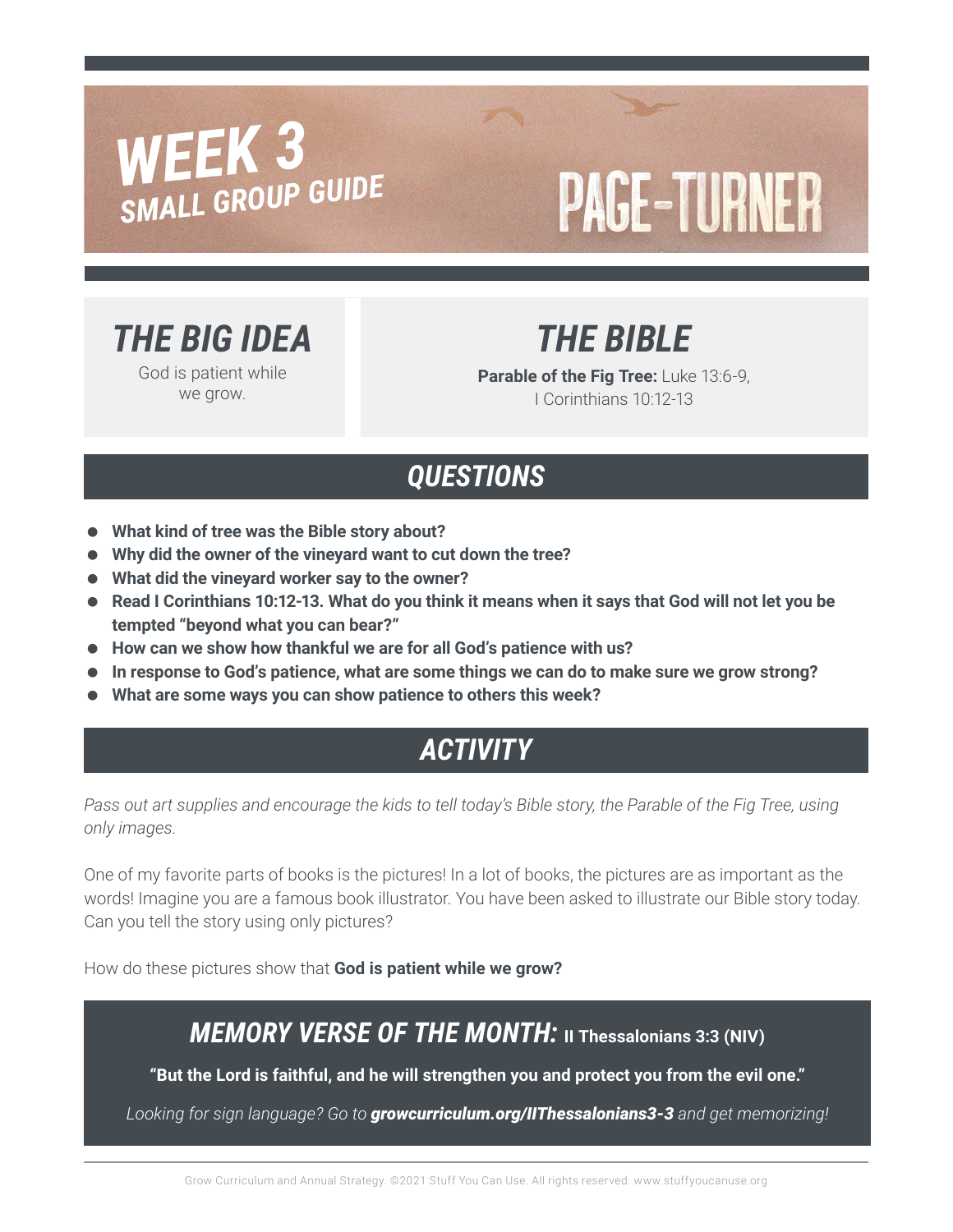

THE BIBLE: Parable of the Fig Tree: *THE BIBLE:* **Parable of the Fig Tree:** Luke 13:6-9, (I Corinthians 10:12-13) Luke 13:6-9, (I Corinthians 10:12-13)

THE BIG IDEA: God is patient while *THE BIG IDEA:* God is patient while we grow.